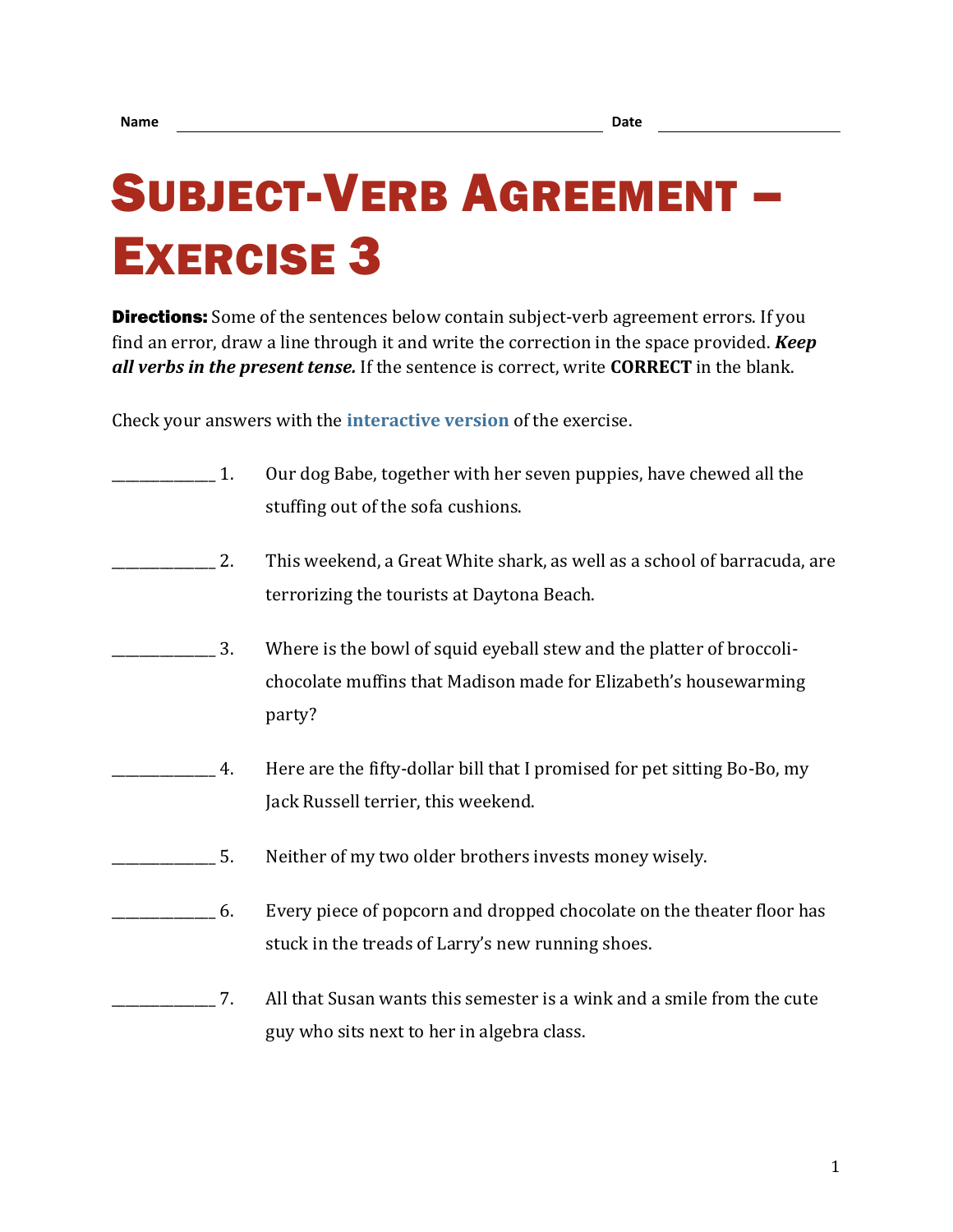| 8.  | All that the cute guy wants this semester is the correct answers from<br>Susan's algebra quiz.                                                         |
|-----|--------------------------------------------------------------------------------------------------------------------------------------------------------|
| 9.  | Now that the cute guy has found a way to cheat, mathematics no longer<br>cause him problems in school.                                                 |
| 10. | Mike is one of those students who never brings a pen with him to<br>writing class.                                                                     |
| 11. | The iguana is the only one of my brother's reptiles that does not require<br>live rodents for dinner.                                                  |
| 12. | The family have conflicting opinions about how to celebrate the<br>holidays since they learned that Grandpa is a space alien from a distant<br>galaxy. |
| 13. | Seventeen dollars are all that Brenda has saved for spring break this<br>year.                                                                         |
| 14. | Two hundred buckets of sand fill the interior of Mr. Clark's new car.                                                                                  |
| 15. | The flaming-orange polyester pants, together with the beehive hairdo,<br>make Betty stand out among the other shoppers at the mall.                    |
| 16. | Here is the grasshoppers that you need to give the iguana while Marvin<br>recovers in the hospital.                                                    |
| 17. | Wrestling on the cafeteria floor are two hungry students that want the<br>last slice of pepperoni pizza.                                               |
| 18. | Not only the squid soufflé but also the fried octopus make a delicious<br>snack to eat while you are watching 20,000 Leagues Under the Sea.            |